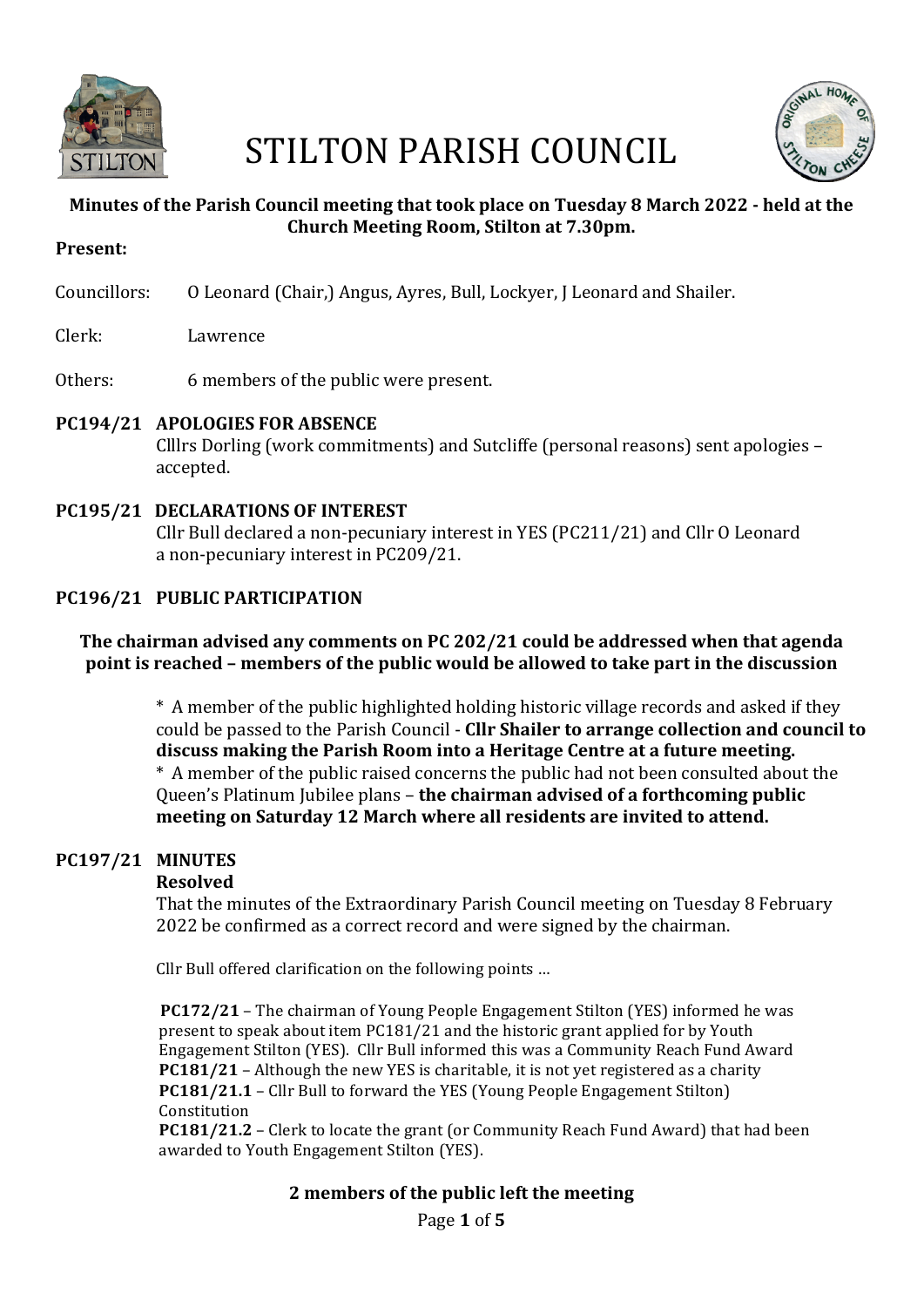# **PC198/21 REPORTS FROM DISTRICT AND COUNTY COUNCILLORS**

District Councillor Alban and County Councillor Bywater were unable to attend but had sent reports in advance of the meeting.

# **PC199/21 COUNCILLOR RESIGNATION/VACANCY**

The Chairman notified members of the resignation of Cllr Darnel on 20/02/22, acknowledged her work and discussed filling the vacancy. **Resolved**

**PC199/21.1** The Parish Council resolves to acknowledge and thank Cllr Darnell for her work on the Parish Council and in particular on the Play Park Project **PC199/21.2** The councillor vacancy to remain unadvertised given the proximity of the May 2022 elections.

#### **PC200/21 NEW COUNCILLOR APPLICATIONS**

The clerk advised there had been no applications for the councillor vacancies.

# **PC201/21 FINANCIAL REPORT**

The clerk/RFO provided the bank reconciliation for February, March's wage report and the cash book summery (previously circulated), expenditure for March (including 2 call outs from Business Watch for  $E42$  each) was detailed alongside the Q4 VAT (£630.58 to be returned to SPC). A payment of £1,588.45 From CCC toward grass cutting to was acknowledged.

#### **Resolved**

**PC201/21.1** Expenditure for March was approved (see below)

**PC201/21.2** Clerk to advise on the revised figure for the Play Park project was deferred.

| To:                        | Reason:                                  | Amount:  | <b>Authorised Ref:</b> |
|----------------------------|------------------------------------------|----------|------------------------|
| Fergusons                  | Village Maintenance                      | 1,709.60 | OSA1906,s.164          |
| Businesswatch              | Call outs 2 @£42.00                      | 84.00    | LGA76,s.19             |
| Businesswatch              | Alarm/CCTV monthly maintenance           | 126.03   | LGA76,s.19             |
|                            | Clerk, Pav Administrator, Caretaker      |          |                        |
| Staff wages                | salaries                                 | 2,626.70 | LGA72, s.112           |
| <b>HMRC</b>                | Employee tax/NI and employer NI          | 446.8    | LGA72, s.112           |
| <b>NEST</b>                | Employee/employer pension contribution   | 73.48    | LGA72, s.112           |
| <b>Working Turf</b>        | Pitch maintenance                        | 894.84   | PHA1875, s. 164        |
| <b>EON</b>                 | Parish Room electricity                  | 37.51    | LGA76,s.19             |
| <b>EON</b>                 | <b>Pavilion Electricity</b>              | 143.45   | LGA76,s.19             |
| <b>EON</b>                 | <b>Pavilion Gas</b>                      | 316.70   | LGA76,s.19             |
| <b>BT</b>                  | Pavilion broadband                       | 16.07    | LGA76,s.19             |
| <b>EE</b>                  | Staff mobile - Pavilion                  | 10.03    | LGA76,s19              |
| Julie Thompson             | Pavilion cleaning - Feb                  | 110.00   | LGA76,s.19             |
|                            | Village defibrillators, installation and |          |                        |
| <b>Community Heartbeat</b> | training                                 | 4926.00  | LGA72, s.111           |
| <b>IONOS</b>               | Website hosting/emails                   | 16.79    | LGA72,s.111            |
| <b>Barclays</b>            | Account charges                          | 13.00    | LGA72,s.151            |
| <b>Business Waste</b>      | Extra weight charge                      | 5.47     | LGA76, s.19            |
| <b>Business Waste</b>      | Pavilion bin emptying                    | 41.98    | LGA76, s.19            |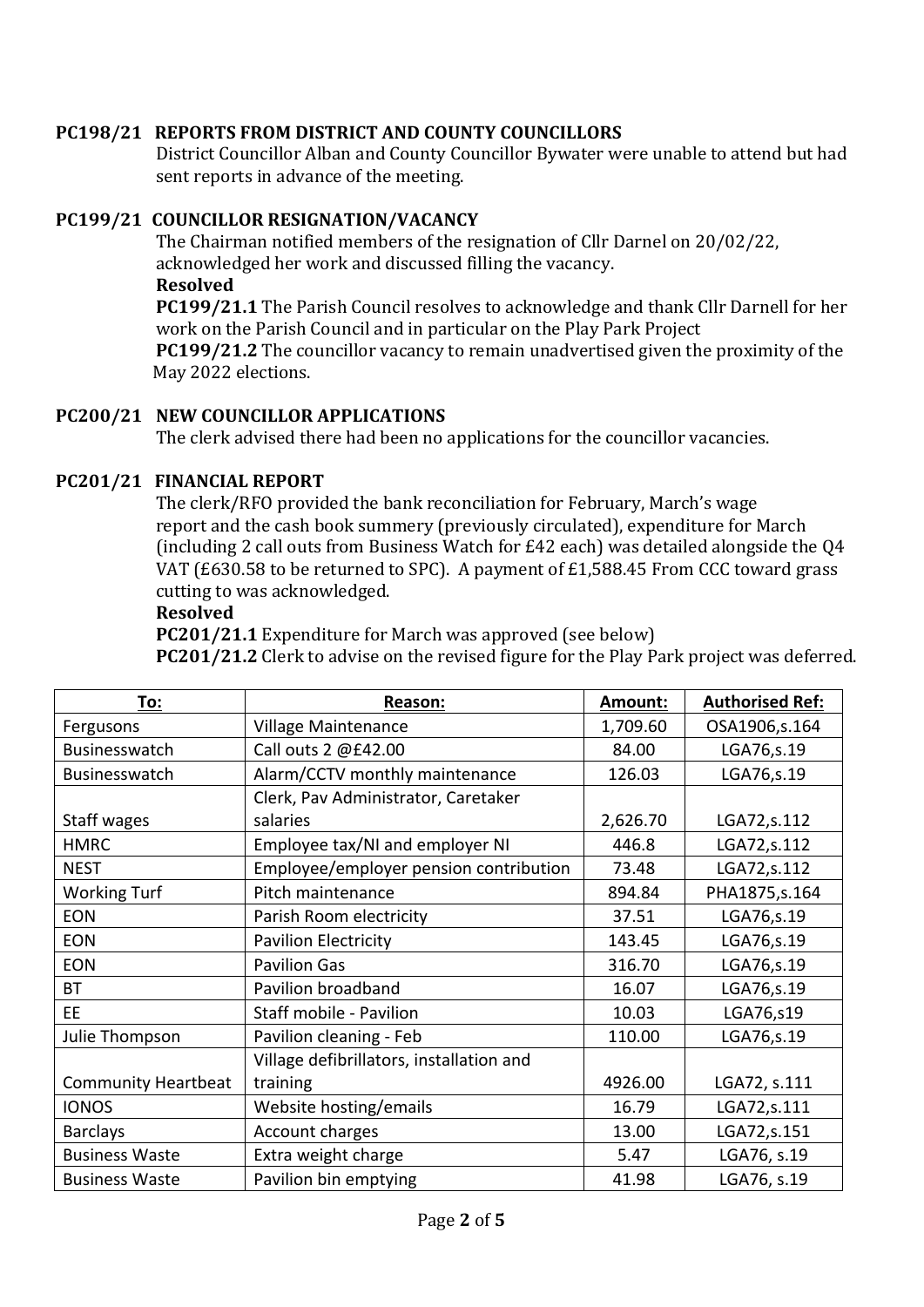| <b>CAPALC</b>       | <b>Clerk Election course</b> | 30.00     | LGA72, s.111 |
|---------------------|------------------------------|-----------|--------------|
| SPC credit card     | Virtual Landline             | 7.96      | LGA72, s.111 |
| SPC credit card     | Gate lock                    | 6.99      | LGA72, s.111 |
| SPC credit card     | Pavilion High Chairs         | 116.85    | LGA72, s.111 |
| SPC credit card     | Printer ink                  | 17.00     | LGA72, s.111 |
| Church Meeting Room | Room hire for Feb meeting    | 10.00     | LGA72, s.111 |
|                     | <b>Monthly total:</b>        | 11,787.25 | LGA72, s.111 |

# **PC202/21 PURCHASE OF GALA CLOSE OPEN LAND**

Cllr  $O$  Leonard outlined the re-drafted business plan. A member of the public outlined their understanding of the outcome of the public meeting that had been held with residents in 2021. Council considered the business plan to purchase the land. **Resolved**

**PC202/21.1** Members agreed for the restrictive covenant wording in paragraph 7 to be restructured (taking out reference to residents) and the business plan returned to the Extraordinary PC meeting (planned for later in March) for approval

**PC202/21.2** No increase in insurance costs through the purchase of Gala Close Open Land to be referenced in the business plan  $-$  clerk to add

**PC202/21.3** Clerk to contact the solicitor to update.

# **3** members of the public left the meeting

# **PC203/21 ANNUAL MEETING OF THE PARISH COUNCIL AND ELECTIONS**

The clerk confirmed Thursday 5 May as the date of the elections. The clerk proposed a date, time and place of the Annual Parish Meeting and date, time and place of the Annual Meeting of the Parish Council. Members discussed plans for this year's meeting. **Resolved**

**PC203/21.1** The Annual Meeting of the Parish Council and Annual Parish Meeting to be held on Tuesday 17 May at 7.30pm (clerk to check the CMR is available)

**PC203/21.2** A Neighbourhood Plan meeting to be held at the Pavilion in the summer allowing time to prepare (residents to be invited). Date to be arranged at the May PC meeting.

#### **PC204/21 20'S PLENTY LHI BID**

Council acknowledged the revised 2022/23 bid in light of greater than expected costs (unbudgeted) for the original submission and Cllr Bull reported back from the submission meeting he attended on 02/03/22.

#### **Resolved**

Members resolved to submit the revised bid, covering the feasibility study only, within the allocated  $£1,000$  budget for  $2022/23$ .

#### **PC205/21 BARN CLOSE PLAY AREA**

Clerk brought to council's attention the need for equipment repair at Barn Close play area and members discussed initial options for the space (prior to village discussion.) **Resolved**

Clerk to put an initial survey on social media (through Survey Monkey) to find out how residents would like to use Barn Close play area before being referred back to the PC and residents for further consideration.

# PC206/21 HUMAN RESOURCES, POLICIES AND PROCEDURES COMMITTEE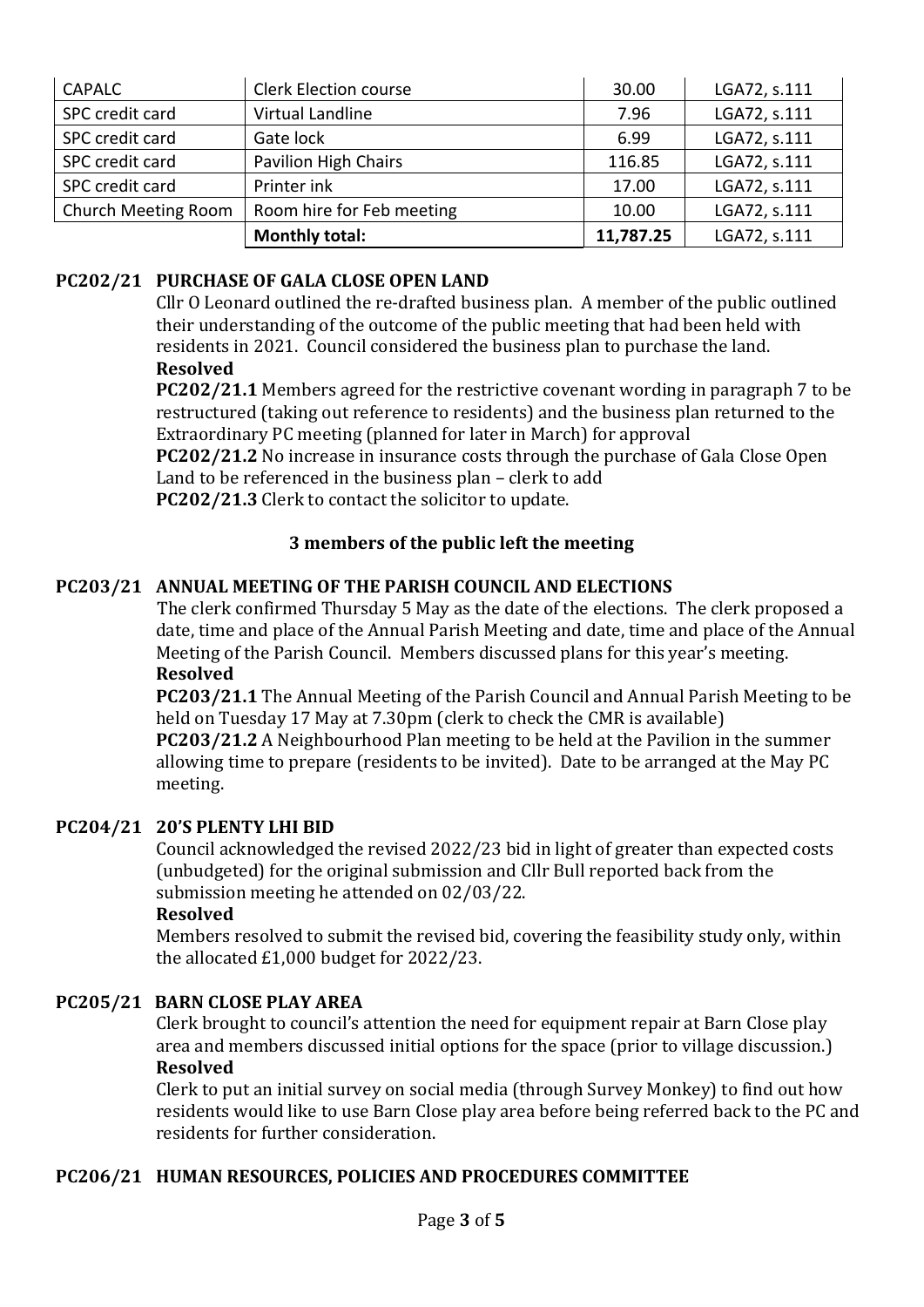The appraisal panel reported on the annual staff appraisals and advised of satisfactory performance enabling incremental wage increases to be processed from 01/04/22. Clerk informed on the 1.75% pay award for Local Government Services for this financial year - added to this month's staff salaries.

# **PC207/21 MAINTENANCE**

Clerk detailed the  $£88 + VAT$  cost for Binders to carry out an examination of the septic tank and reported on findings. Cllr Shailer outlined a quote for electrical works at the Pavilion (including a heater/double socket in the Pavilion plant room) and a quote for PECS to mount the Pavilion lettering.

#### **Resolved**

**PC207/21.1** The Pavilion cesspit to be emptied every month (clerk to advise PA) **PC207/21.2** Members authorised the £88 + VAT for the cesspit examination (Binders) **PC207/21.3** Council approved £300 to repair the level indicator (Binders) **PC207/21.4** Council approved £400 for a fuse spur, installation and supply of a heater in the plant room of the Pavilion (Pheonix Ltd to provide) – clerk to arrange **PC207/21.5** Council approved £350 for the Pavilion letters to be erected by PECS – Cllr Shailer to co-ordinate.

# **PC208/21 OUEEN'S PLATINUM JUBILEE**

Members were updated there would be a meeting for the Queen's Platinum Jubilee on Saturday 12 March. Potential bench designed were circulated. Clerk updated on grant opportunities for the Jubilee (too late for applying). Cllr Shailer outlined the cost of Jubilee flags for the flagpole/lamp post signs (to be discussed further at Saturday's meeting) and Cllrs Ayres outlined a quote for Jubilee mugs. Cllr Angus reported on a discussion with the Diocese re next steps for the Garden of Reflection (land ownership to be determined) and a village leaflet to detail Jubilee plans highlighted.

**PC208/21.1** A Jubilee memento for school children to be discussed at Saturday's meeting and reported back to the March Extraordinary PC meeting

**PC208/21.2** Bench design and location to be approved at the March Extraordinary mtg **PC208/21.3** The leaflet to be abandoned and social media used instead to raise awareness of Jubilee plans.

# **PC209/21 GRANT APPLICATION**

This item was deferred to the Extraordinary Parish Council meeting later on in March.

# **PC210/21 PAVILION INFRASTRUCTURE IMPROVEMENTS PROJECT – CIL GRANT**

Cllr Angus fedback to members re the PC's contribution and members decided next steps. **Resolved**

The clerk to send a letter to HDC re SPC's 20% contribution to the CIL grant.

# PC211/21 CLERK'S REPORT

The clerk reported on an election course with CAPALC, the historic Youth Employment Stilton grant for £700, defibrillator purchase and asked council to clarify how unspent funds in 2021-22 should be allocated.

#### **Resolved**

**PC211/21.1** Clerk to examine accounts/historic records to find the Community Fund Reach Award payment 

**PC211/21.2** Members advised they would like to allocate this financial year's bench maintenance budget to become an EMR at year-end

**PC211/21.3** Members advised they would like to allocate this financial year's sinking